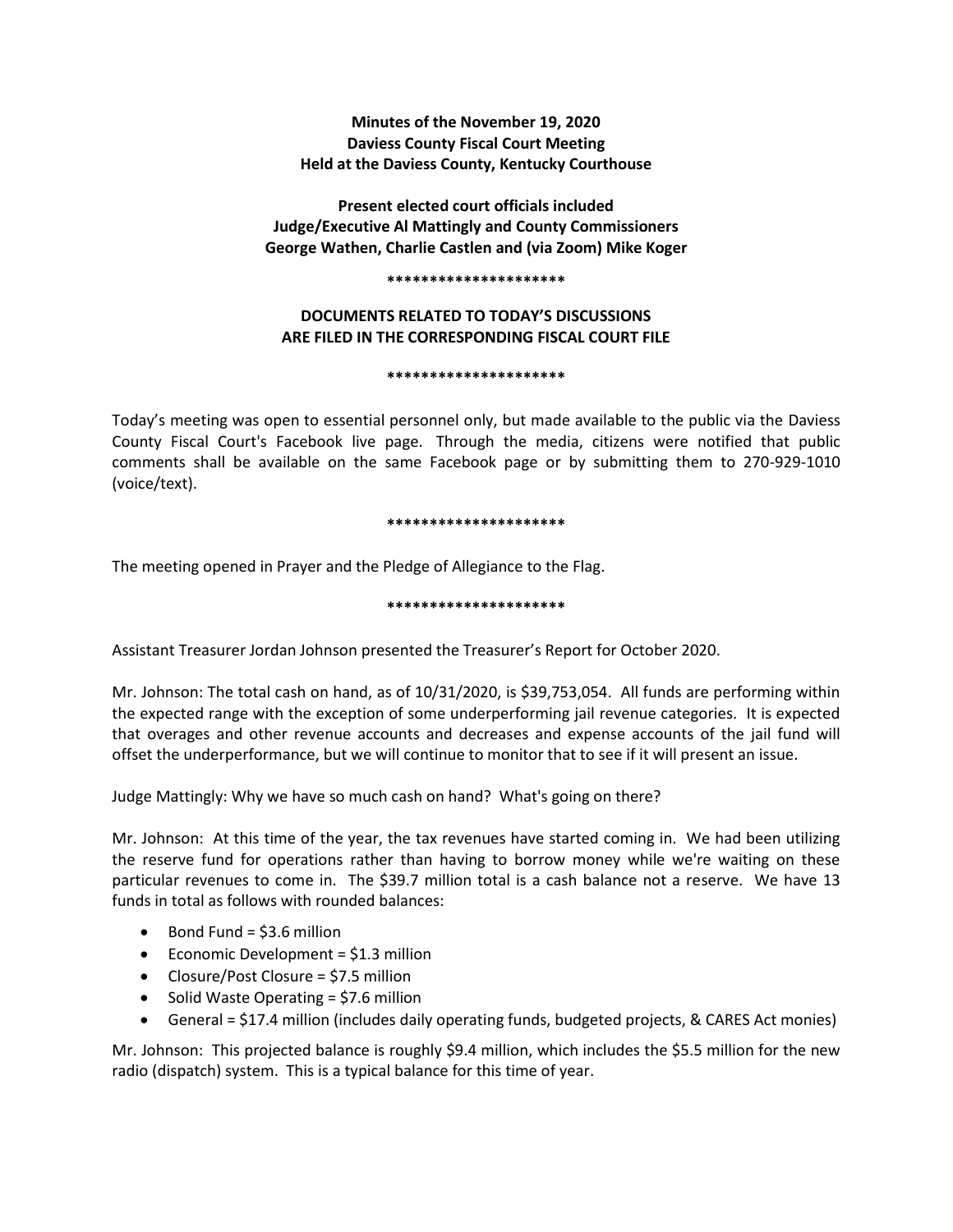#### **\*\*\*\*\*\*\*\*\*\*\*\*\*\*\*\*\*\*\*\*\***

Judge Mattingly: Pending the return of DCFC Clerk Jenni Warren, Terri Thompson has been appointed to temporary act in her stead.

#### **\*\*\*\*\*\*\*\*\*\*\*\*\*\*\*\*\*\*\*\*\***

Judge Mattingly: We always ask for comments from the public, typically we're on a 30 second to 1 minute time delay on Facebook, but we want to hear what you have to say and encouraged public comments be posted to the our Facebook live page or text/call it in to 270-929-1010.

#### **\*\*\*\*\*\*\*\*\*\*\*\*\*\*\*\*\*\*\*\*\***

By a motion of Commissioner Koger, seconded by Commissioner Castlen, the court considered for approval; Minutes of the November 5, 2020 Court Meeting.

**The vote was called and with all present members voting in favor, said motion passed.** 

### **\*\*\*\*\*\*\*\*\*\*\*\*\*\*\*\*\*\*\*\*\***

By a motion of Commissioner Castlen, seconded by Commissioner Wathen, the court considered for approval; All Claims for All Departments.

**The vote was called and with all present members voting in favor, said motion passed.** 

## **\*\*\*\*\*\*\*\*\*\*\*\*\*\*\*\*\*\*\*\*\***

By a motion of Commissioner Koger, seconded by Commissioner Castlen, the court considered for approval; Fund Transfer of \$2 million from the General Fund with \$1 million going into the Road Fund and the same amount into the Jail Fund.

Judge Mattingly: Due to the early release of prisoners, reduction in the number of state prisoners coming to us, and fewer contract prisoners, the jail fund is underperforming. Jailer Maglinger emailed me today indicating that the number of state prisoners is starting to come back up and that he is hoping to offset some of that shortfall in revenue by increasing the number of federal prisoners. As you know, federal prisoners pay us quite a bit more than state prisoners. Almost to the tune of twenty dollars a day per prisoner. The Road Fund, we're toward the end of our paving and we always need a little money this time of year.

# **The vote was called and with all present members voting in favor, said motion passed.**

# **\*\*\*\*\*\*\*\*\*\*\*\*\*\*\*\*\*\*\*\*\***

By a motion of Commissioner Wathen, seconded by Commissioner Castlen, the court considered for approval; Contract with Patrick Environmental Services to prepare Air Quality Compliance Reporting for the West Daviess County Landfill for the period of July 1, 2020, through July 31, 2021.

Judge Mattingly: This is an annual EPA required landfill contract. The amount is for \$4,500.

# **The vote was called and with all present members voting in favor, said motion passed.**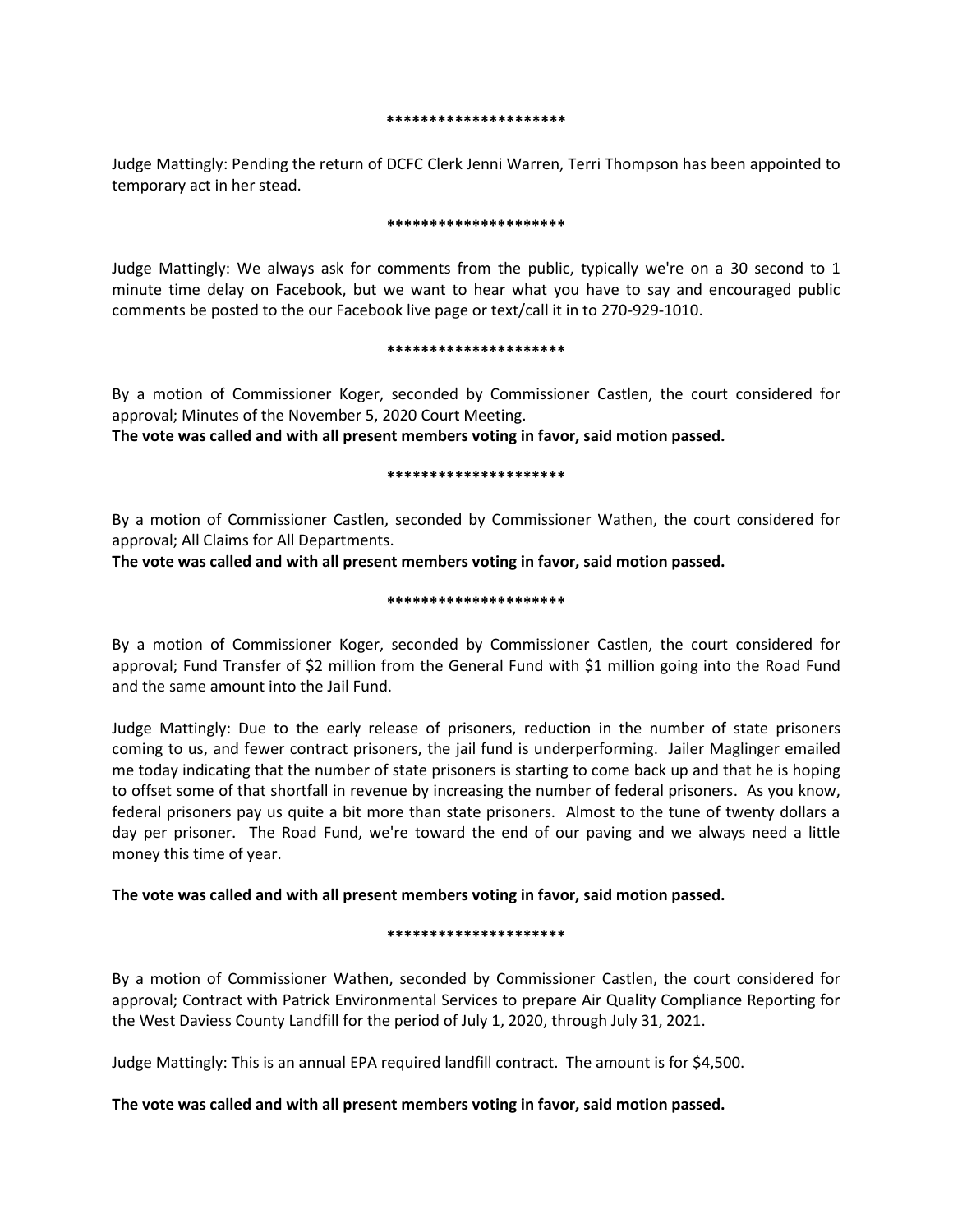#### **\*\*\*\*\*\*\*\*\*\*\*\*\*\*\*\*\*\*\*\*\***

By a motion of Commissioner Wathen, seconded by Commissioner Koger, the court considered for approval; **Resolution 28-2020:** Subdivision Street Lighting District for Deer Valley Section 4 Unit 3.

Mr. Johnson: This resolution is the method provided by state law where a developer of a subdivision in an unincorporated area of the county can set up street lights and petition the fiscal court to create a lighting district. The annual amount to be paid will be equally divided by the total number of parcels and will be placed on their respective tax bills to cover the cost of lighting. This is for an additional unit in section 4 of the Deer Valley Subdivision.

# **The vote was called and with all present members voting in favor, said motion passed.**

## **\*\*\*\*\*\*\*\*\*\*\*\*\*\*\*\*\*\*\*\*\***

By a motion of Commissioner Castlen, seconded by Commissioner Koger, the court considered for approval; **Resolution 29-2020:** Subdivision Street Lighting District for Brookfield Section 4. **The vote was called and with all present members voting in favor, said motion passed.** 

### **\*\*\*\*\*\*\*\*\*\*\*\*\*\*\*\*\*\*\*\*\***

By a motion of Commissioner Wathen, seconded by Commissioner Koger, the court considered for approval; **Resolution 30-2020:** Subdivision Street Lighting District for Brookfield Section 3. **The vote was called and with all present members voting in favor, said motion passed.** 

# **\*\*\*\*\*\*\*\*\*\*\*\*\*\*\*\*\*\*\*\*\***

By a motion of Commissioner Castlen, seconded by Commissioner Wathen, the court considered for approval; **Resolution 31-2020:** Support Modernization of Kentucky Transportation Funding Mechanisms.

Judge Mattingly: This is a resolution that was sent to me by the Kentucky Judge/Executives Association. I watched KACo's interim joint committee on local governments this week and one of their priorities is to encourage the general assembly to look at modernizing the structure or the funding for transportation. This is also a priority of the Commissioners and Magistrates Association. Since 2015, the funding has dropped \$200 million per year so that's a billion dollars that we have lost over that period of time. Right now, the Kentucky Transportation Cabinet road fund requires an additional \$900 million a year, just to address current maintenance and construction needs. As you're aware, 48% of the funding from the gas tax comes to cities and counties. The other 52% goes to the state. All counties are woefully short in this area. We continue to have to pull from general fund dollars to add to our Road Fund. We average about 30-35 miles a year, there are some counties that are doing as few as 3-4 miles per year. Crittenden County is having to allow their chip and seal roads to go back to gravel because they don't have the funding to maintain their roads.

**The vote was called and with all present members voting in favor, said motion passed.**

**\*\*\*\*\*\*\*\*\*\*\*\*\*\*\*\*\*\*\*\*\***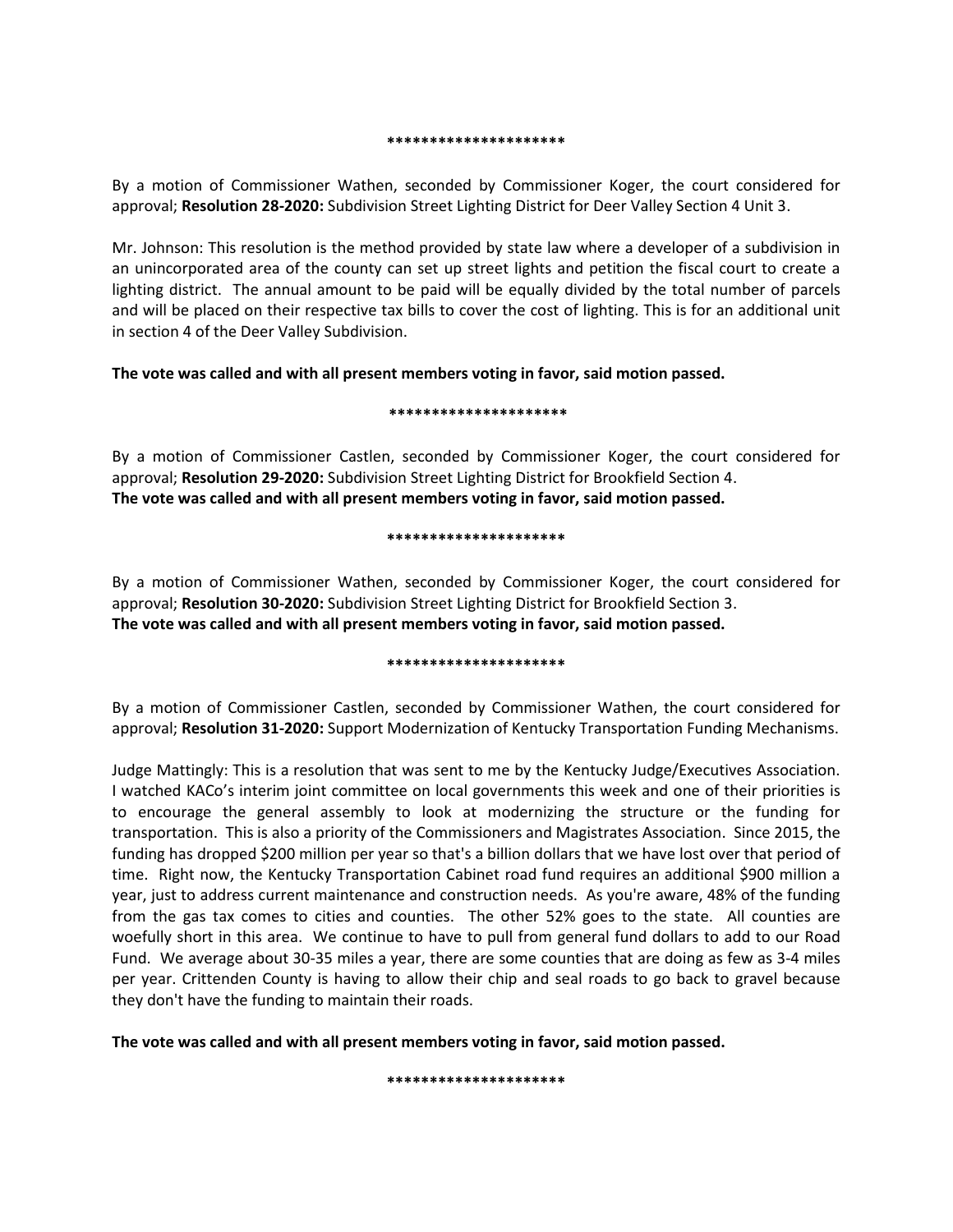By a motion of Commissioner Castlen, seconded by Commissioner Koger , the court considered for approval; **Change Order #01** for **RFP #01-2020:** P25 Trunked Radio System.

Mr. Johnson: This is a change order to our radio system upgrade that includes necessary electrical work to the courthouse to accommodate additional backup dispatch equipment for the P25 digital system to function properly. Our electrical panels are currently full on the 2<sup>nd</sup> floor and in the basement. They require expansion to feed the additional consoles that come with our new system. The change order is for \$46,637 and includes 8 UPS battery backup units for the console for continuous power. Engineered drawings, construction installation, electrical outfitting, and moving backup dispatch to the basement changes the total project amount to \$6,046,053.

Commissioner Castlen: Some of this money is already in our budget, not outside of the scope of this upgrade budget, correct?

Mr. Johnson: Originally, it was thought that this work could be accomplished via a bid utilizing local electricians with funds that we had budgeted in the courthouse repairs account. However, since it is an emergency operation on a highly technical level, most vendors that we approached initially shied away from that responsibility. We consulted with Trott Communications and they directed us to a subsidiary company, Motorola, specializing in such work and can do so within the scope of our original contract. I would anticipate the majority of the cost of this change order will be offset by unspent funds in the courthouse repairs account.

Judge Mattingly: I see where the original cost was \$68,000 and there's an offset, a refund, of wave training.

Mr. Johnson: Wave training is something that would normally be done for operating dispatchers with such a new system. However, the city does not require that training so the fact that they added this on was very likely in error, but it's just part of their system's package.

**The vote was called and with all present members voting in favor, said motion passed.** 

### **\*\*\*\*\*\*\*\*\*\*\*\*\*\*\*\*\*\*\*\*\***

By a motion of Commissioner Wathen, seconded by Commissioner Castlen, the court considered for approval; Deed of Easement on Lonesome Pine Trail for a Tornado Warning Siren with Pole.

Judge Mattingly: This deed of easement at 4599 Lonesome Pine Trail is with John and Barbara Collignon for one dollar. The court thanked them for their willingness and cooperation in this regard.

# **The vote was called and with all present members voting in favor, said motion passed.**

### **\*\*\*\*\*\*\*\*\*\*\*\*\*\*\*\*\*\*\*\*\***

By a motion of Commissioner Wathen, seconded by Commissioner Koger, the court considered for approval; Create and Advertise for a new position of Veterinarian in the Department of Animal Control.

Mr. Johnson: In August 2015, we conducted a bid for veterinary services for shelter animals. Ultimately, East Side Animal Hospital was selected to be our sole provider. Our agreement with East Side ended this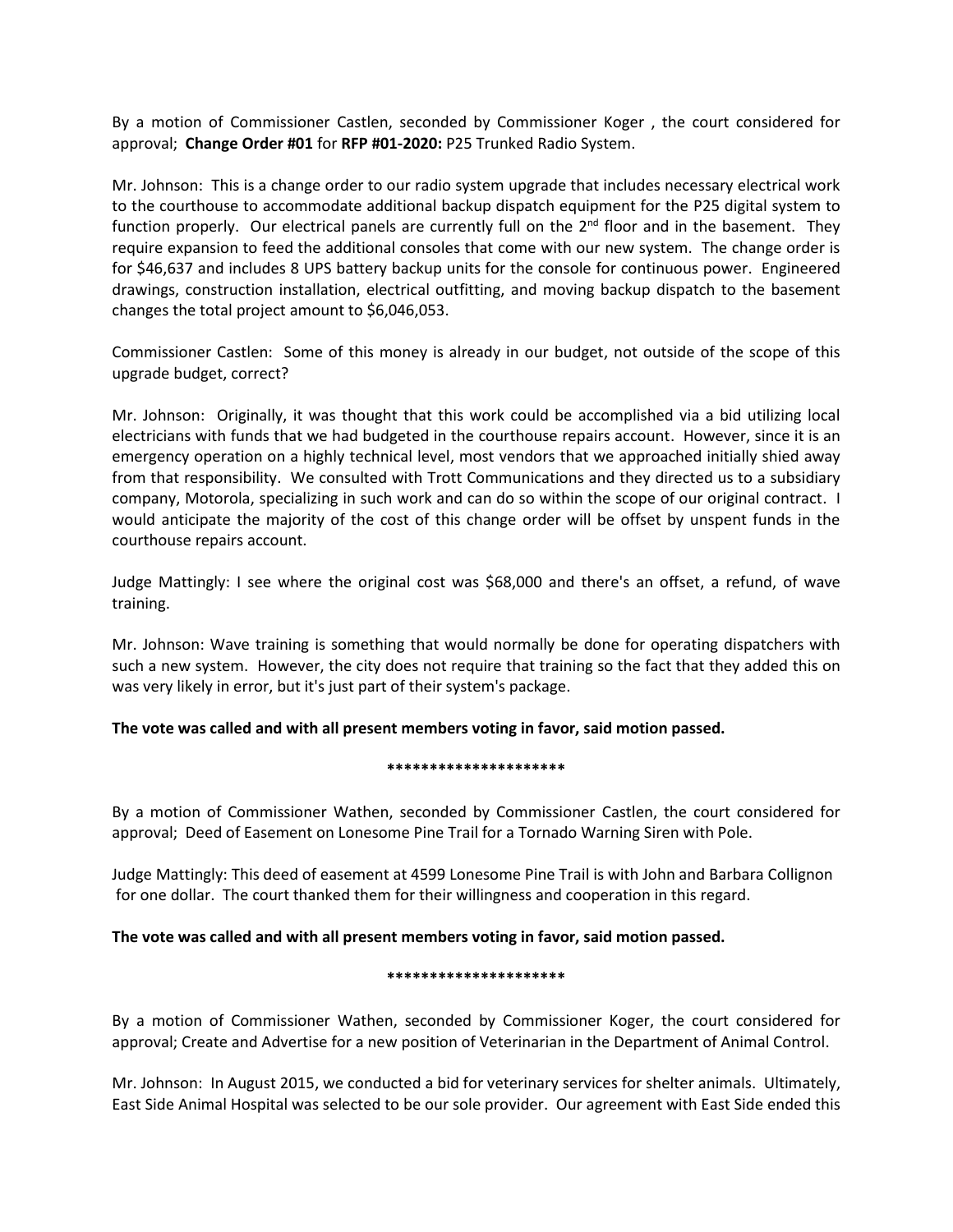year with the death of Doctor Marsch, which prompted us to conduct another bid for veterinarian services. After failing to receive bids, we asked local veterinarians why they were not interested in submitting a bids. They indicated their inability to service the high volume of shelter animals. This put the county in a position to either seek an alternative or more than triple our euthanasia rate. Hiring a county veterinarian would be our first step to see whether or not we can secure the position in order to pursue a county spay/neuter clinic and preserve our semi-no-kill shelter status. After reviewing operational expenses of other county ranked clinics, it is anticipated that the additional expense of operating this clinic would be covered by adoption and spay/neuter fees making it self-sustaining. The scope and rate of services would be subject to fiscal court approval. It should be noted that in addition to offering low-cost spay/neuter services, having an on-site veterinarian will improve the overall health and condition of animals housed at the shelter.

Judge Mattingly: This is not new ground in Kentucky. Hardin County, Louisville, and several other governmental agencies have in-house veterinary programs. We think this will enhance OCTC's veterinary tech. program by allowing their tech. students an opportunity to obtain hands-on training under a trained veterinarian. No one on this court supports competing with private enterprise and we will not offer veterinarian diagnostic or clinical care to the public outside the planned scope of this position's intended need.

# **The vote was called and with all present members voting in favor, said motion passed.**

## **\*\*\*\*\*\*\*\*\*\*\*\*\*\*\*\*\*\*\*\*\***

By a motion of Commissioner Wathen, seconded by Commissioner Castlen, the court considered for approval; Annual Maintenance Bid Renewals per existing contracts:

- 37-2017: Elevator Maintenance Services
- 01-2020: Engine Oils & Lubricants
- 03-2020: Mosquito Control Services

Judge Mattingly: These are 3 annual maintenance bids and are up for renewals.

Commissioner Castlen: How many annual renewals can we authorize?

Mr. Johnson: We have up to 4 following the initial year.

# **The vote was called and with all present members voting in favor, said motion passed.**

### \*\*\*\*\*\*\*\*\*\*\*\*\*\*\*\*\*\*\*\*\*

By a motion of Commissioner Castlen, seconded by Commissioner Wathen, the court considered for approval; Reappoint Jamie Bisel #12.1.20 (Jamie Bisel S1½ T) to the OASIS Board TERM: 12/1/2020 – 12/1/2023.

**The vote was called and with all present members voting in favor, said motion passed.**

**\*\*\*\*\*\*\*\*\*\*\*\*\*\*\*\*\*\*\*\*\***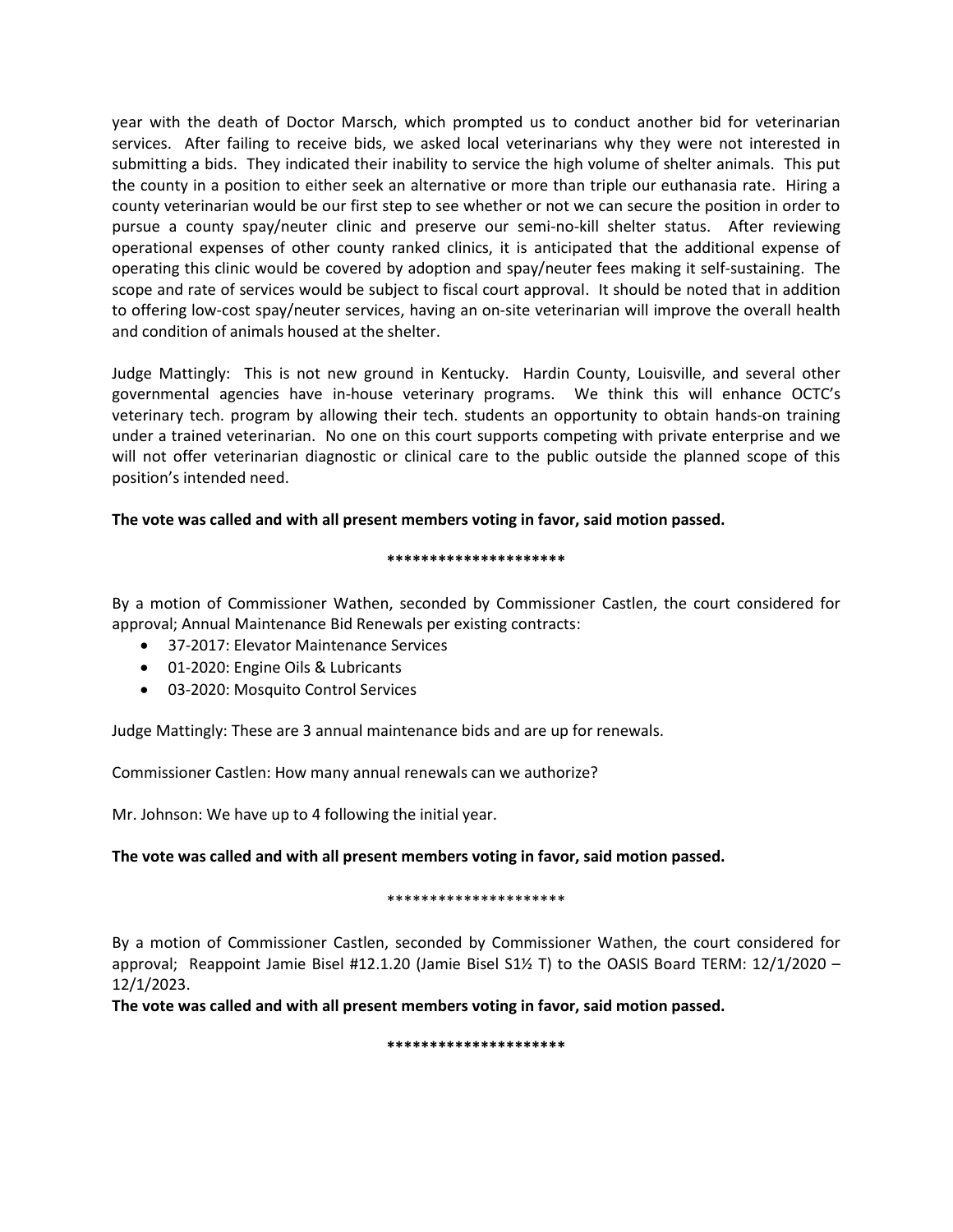By a motion of Commissioner Wathen, seconded by Commissioner Koger, the court considered for approval; Reappoint Jan Goldman #12.2.20 (Jan Goldman S1½ T) OASIS Board TERM: 12/1/2020 – 12/1/2023.

**The vote was called and with all present members voting in favor, said motion passed.**

## **\*\*\*\*\*\*\*\*\*\*\*\*\*\*\*\*\*\*\*\*\***

By a motion of Commissioner Castlen, seconded by Commissioner Wathen, the court considered for approval; Reappoint Chris Pantle #12.5.20 (S1T) to the Daviess County Extension District Board TERM: 12/31/2020 – 12/31/2023.

**The vote was called and with all present members voting in favor, said motion passed.**

## **\*\*\*\*\*\*\*\*\*\*\*\*\*\*\*\*\*\*\*\*\***

By a motion of Commissioner Castlen, seconded by Commissioner Wathen, the court considered for approval; Appoint Susan Zoglmann #12.4.20 (Suzanne Cecil White S2T) to the Daviess County Extension District Board TERM: 12/31/2020 – 12/31/2023.

**The vote was called and with all present members voting in favor, said motion passed.**

## **\*\*\*\*\*\*\*\*\*\*\*\*\*\*\*\*\*\*\*\*\***

No other business was brought before the Daviess County Fiscal Court.

## **\*\*\*\*\*\*\*\*\*\*\*\*\*\*\*\*\*\*\*\*\***

# **Comments:**

Commissioner Castlen: Have we received notification of an appeal regarding a re-zoning on West Fifth Street Road?

Judge Mattingly: I have not received anything regarding this. Commissioner Wathen and I had a conversation with the county engineer today and I am not sure if it's the same person you are talking about, Commissioner Castlen, but this would have been a parcel of property that's going to be subdivided. Mark, do you know about this?

County Engineer Mark Brasher: I know he has a cut and fill permit, but am not aware of plans for that property.

Commissioner Wathen: I have not received anything either, but will find out.

Judge Mattingly: COVID is still out there and it is a very real and dangerous threat. Healthier, asymptomatic people are unknowingly spreading the virus. People are dying from this virus. I encourage all to remain socially distanced and wear a mask when in public. You may not like the governor's mandates, but he is doing all he can. He is looking more at local governments to help enforce state mandates, but we are understaffed. The Owensboro Police Department and the Sheriff's Department are already down many officers due to the temporary, March 2020, COVID-related closure of the POPS Certification program, which is used to further train and certify officers to join our local law enforcement teams. We are simply struggling with lack of officers. We have left enforcement to the County Health Department, Director Clay Horton, and his staff. They are doing a great job, but as many